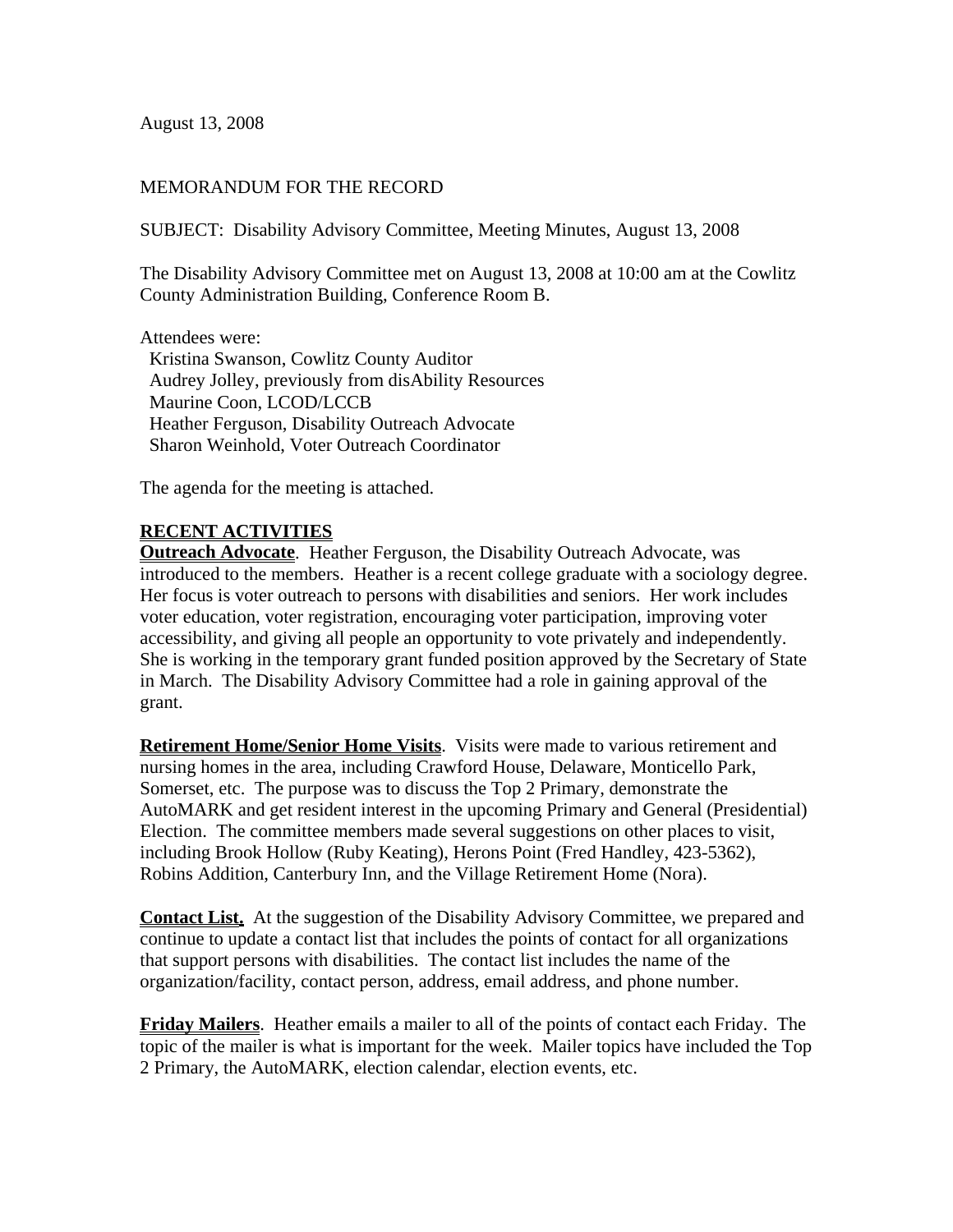**Presentations to Groups**. Presentations on the Top 2 Primary and demonstrations of the AutoMARK were given to Veterans groups, AARP, and CAP. Several other demonstrations are scheduled. The members expressed disappointment when they heard the senior centers were not willing to allow presentations. Maurine pointed out that the benefit was not only to the seniors attending, but also gives those seniors information so they can get the word out to others that could not attend. We agreed, and will contact the senior center again.

**Hot Senior Tuesdays**. Heather participated in Hot Senior Tuesdays, a KEDO radio program that addresses senior issues. The program airs once a month on Tuesdays at 11:00 am. The program Heather participated in was dedicated to the Primary and election process.

**County Fair, AutoMARK.** About a dozen people received a demonstration of the AutoMARK at the fair. Others took a look at it and asked how it worked. It was nice that the AARP fair booth was across the isle from ours, as they sent people over to see the AutoMARK.

**Senior Essay Contest**. In the past, we had a lot of kids activities at our fair booth. We had voting for the fair mascot, coloring contests, and essay contests. This year, we wanted to reach out to seniors as well. We had a senior essay contest, and seniors were invited to write on "Who was your favorite president during your lifetime? Why?" Fourteen essays were submitted. The essays were interesting and thoughtful. Because of the excellent submissions, the judges declared three winners rather than one. Maurine Coon, who was selected as one of the winners, read her essay to the group. It was well researched and addressed the American with Disabilities Act of 1990 and its importance to persons with disabilities.

**Local Voters' Pamphlet on CD**. Central Washington University prepared local voters' pamphlets on CD. These CDs are available for distribution free of charge. Audrey Jolley used the CD to prepare for her voting and thought they were a great idea. She asked for extra copies to give to her friends who had asked to borrow hers. The CDs are available at the same time that the hard copy voters' pamphlets are distributed and can be mailed to interested voters at their request. The members suggested that the CDs could be offered to libraries, retirement/senior homes, and churches.

**Coasters**. A sample coaster design was discussed at the meeting. We ordered 10,000 colored coasters and expect to receive them in about 20 days. One side of the coaster has the "Are you Ready to Vote?" theme and encourages voters to keep their voter information up to date. The other side of the coaster addresses accessibility and encourages voters who want help in completing their ballot or know of someone who needs help to contact the elections office. There was a lot of discussion on where the coasters could be distributed. We believe local restaurants, such as Azteca or Masthead, will be interested. Other suggestions were Toppers, La Hacienda Real Grill, Panda Inn, and Omelettes & More.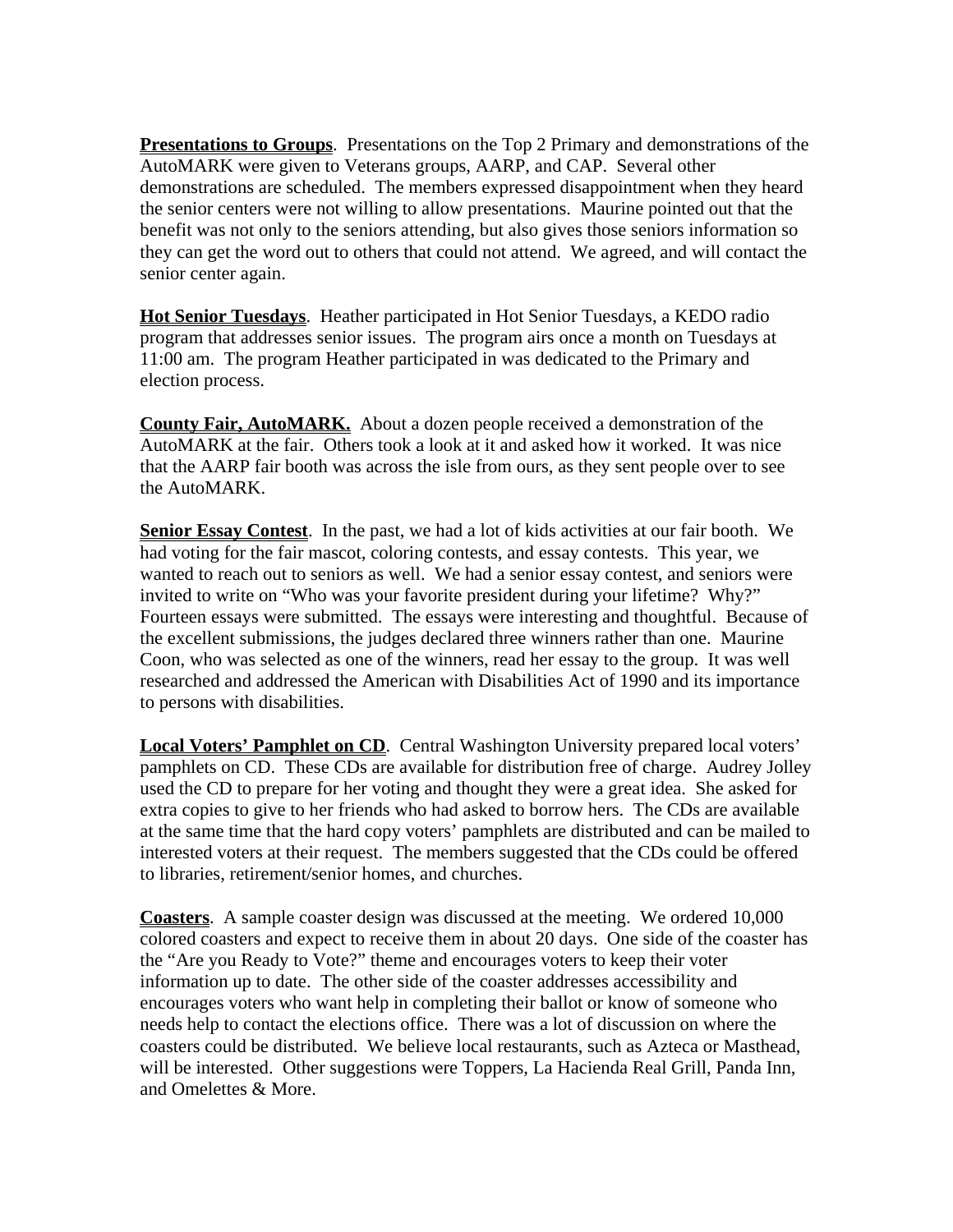# **FUTURE ACTIVITIES**.

The members liked the actions that were ongoing, and agreed we should continue them.

The members thought we should continue to pursue senior lunches. It is an excellent forum to get our information out.

The members agreed we should contact senior groups at churches. Many were "on vacation" for the summer months and we agreed to contact them again in September. Calvary Community Church and Toutle Lake Christian Church were two that members mentioned.

# **VOTE ON THE AUTOMARK**.

Members were given an opportunity to vote their Primary ballots on the AutoMARK.

The meeting adjourned at 11:30 am.

Sharon Weinhold Cowlitz County Elections